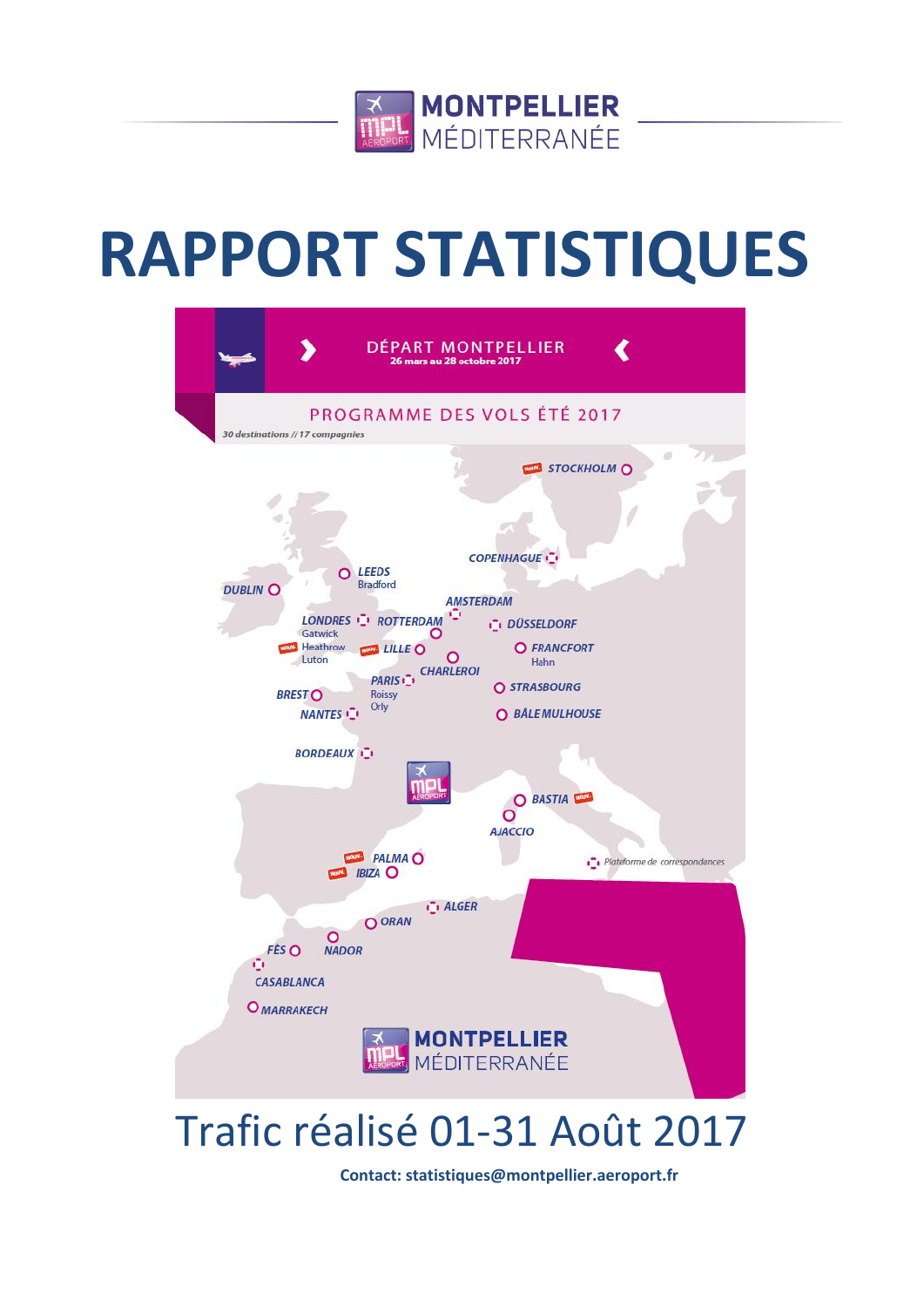## **TRAFIC COMMERCIAL**

|                              | Mois de : $AOÛT$ |         |           | Cumul jusqu'au mois de : AOUT |           |           |  |
|------------------------------|------------------|---------|-----------|-------------------------------|-----------|-----------|--|
|                              | 2017             | 2016    | Variation | 2017                          | 2016      | Variation |  |
| <b>Passagers:</b>            | 192 413          | 167 627 | 14,79%    | 1 237 264                     | 1 123 748 | 10,10%    |  |
| <b>LOCAUX :</b>              | 192 218          | 167 552 | 14,72%    | 1 235 673                     | 1 122 571 | 10,08%    |  |
| <b>NATIONAUX</b>             | 95 989           | 82 806  | 15,92%    | 765 335                       | 687780    | 11,28%    |  |
| <b>Réguliers</b>             | 95 526           | 82 441  | 15,87%    | 761 734                       | 682 694   | 11,58%    |  |
| Non Réguliers                | 463              | 365     | 26,85%    | 3 601                         | 5 0 8 6   | $-29,20%$ |  |
| <b>EUROPEENS</b>             | 72 124           | 65 722  | 9,74%     | 331 980                       | 320 920   | 3,45%     |  |
| <b>Réguliers</b>             | 72 017           | 65 0 54 | 10,70%    | 329 285                       | 316 425   | 4,06%     |  |
| Non Réguliers                | 107              | 668     | $-83,98%$ | 2695                          | 4 4 9 5   | $-40,04%$ |  |
| <b>INTERNATIONAUX</b>        | 24 105           | 19 0 24 | 26,71%    | 138 358                       | 113871    | 21,50%    |  |
| <b>Réguliers</b>             | 24 074           | 19 0 24 | 26,55%    | 138 012                       | 113 836   | 21,24%    |  |
| Non Réguliers                | 31               |         | 100,00%   | 346                           | 35        | 888,57%   |  |
| <b>TRANSITS (ARRIVEES) :</b> | 195              | 75      | 160,00%   | 1 591                         | 1 177     | 35,17%    |  |

 $\Box$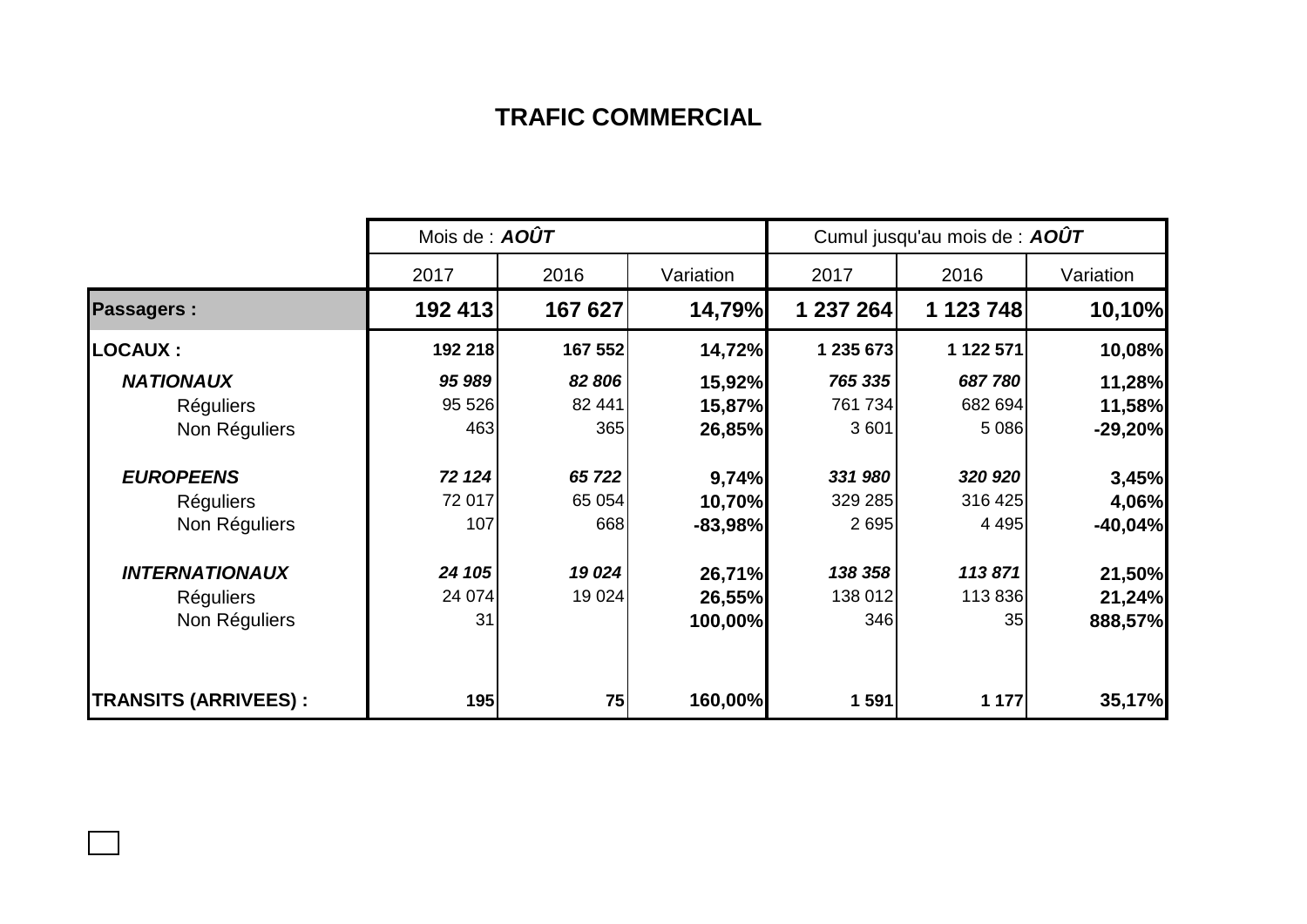### **COMPARATIF TRAFIC PAR DESTINATIONS ET NATIONALITES - 2017/16 à fin AOÛT 2017**

|                                                                | août             |                  | Variation                                            | TOTAL              |                    | Variation                           |
|----------------------------------------------------------------|------------------|------------------|------------------------------------------------------|--------------------|--------------------|-------------------------------------|
| <b>VILLES</b>                                                  | 2016             | 2017             | 2017/16                                              | 2016               | 2017               | 2017/16                             |
| <b>PARIS</b>                                                   |                  |                  |                                                      |                    |                    |                                     |
| <b>PARIS Ch Gaulle</b><br><b>PARIS ORLY OUEST (Air France)</b> | 35 131<br>29 191 | 34 117<br>34 661 | $-2,89%$<br>18,74%                                   | 254 351<br>302 900 | 252 992<br>359 051 | $-0.53%$<br>18,54%                  |
| <b>PARIS LE BOURGET</b>                                        | 8                | 9                | 12,50%                                               | 183                | 139                | $-24,04%$<br>100,00%                |
| <b>PARIS ORLY (Autres)</b><br><b>TOTAL PARIS</b>               | 64 330           | 68787            | 6,93%                                                | 557 434            | 366<br>612 548     | 9,89%                               |
|                                                                |                  |                  |                                                      |                    |                    |                                     |
| NATIONAUX HORS PARIS<br><b>AJACCIO</b>                         | 2652             | 3 2 7 6          | 23,53%                                               | 7923               | 8852               | 11,73%                              |
| <b>BASTIA</b>                                                  | 4                | 2 0 0 5          | 50025,00%                                            | 82                 | 5472               | 6573,17%                            |
| <b>BIARRITZ</b><br><b>BORDEAUX</b>                             | 43               | 76               | 76,74%                                               | 4 2 3 6            | q<br>4315          | 350,00%<br>1,86%                    |
| <b>BREST</b>                                                   | 1556             | 2 1 6 3          | 39,01%                                               | 6960               | 9636               | 38,45%                              |
| CAEN<br><b>CHALON VATRY</b>                                    |                  | 72               | 100,00%                                              | 64<br>137          | 107<br>64          | 67.19%<br>$-53,28%$                 |
| LILLE                                                          |                  | 1751             | 100.00%                                              | 865                | 9066               | 948,09%                             |
| <b>LORIENT</b><br><b>LYON</b>                                  | 42               |                  | $\overline{\phantom{a}}$<br>$-100,00%$               | 60<br>5801         | 63                 | 5,00%<br>$-100,00%$                 |
| <b>METZ NANCY</b>                                              | 18               | 23               | 27.78%                                               | 24                 | 114                | 375.00%                             |
| <b>NANTES</b><br><b>NICE</b>                                   | 12 5 91<br>1     | 15 669<br>18     | 24,45%<br>1700.00%                                   | 95 331<br>69       | 105 046<br>114     | 10,19%<br>65,22%                    |
| <b>PAU</b>                                                     |                  |                  |                                                      |                    |                    |                                     |
| <b>RENNES</b><br><b>ST BRIEUC</b>                              | 64               |                  | $-100,00%$                                           | 208<br>60          | 80<br>74           | $-61,54%$<br>23,33%                 |
| <b>STRASBOURG</b>                                              | 1 406            | 1937             | 37,77%                                               | 7 503              | 8 6 6 9            | 15,54%                              |
|                                                                |                  |                  |                                                      |                    |                    |                                     |
|                                                                |                  |                  |                                                      |                    |                    |                                     |
| <b>Autres Charters Nat.</b>                                    | 99               | 212              | 114,14%                                              | 1021               | 1 1 0 6            | 8,33%                               |
| <b>TOTAL NATIONAUX HORS PARIS</b>                              | 18 476           | 27 202           | 47,23%                                               | 130 346            | 152 787            | 17,22%                              |
| <b>TOTAL NATIONAUX</b>                                         | 82 806           | 95 989           | 15,92%                                               | 687780             | 765 335            | 11,28%                              |
| <b>EUROPEENS</b>                                               |                  |                  |                                                      |                    |                    |                                     |
| <b>AMSTERDAM</b><br><b>BALE-MULHOUSE</b>                       | 8016<br>3812     | 10885            | 35,79%<br>$-5.93%$                                   | 44 496<br>26 287   | 48 357<br>24 332   | 8,68%<br>$-7.44%$                   |
| <b>BIRMINGHAM</b>                                              |                  | 3586             |                                                      |                    |                    |                                     |
| <b>BRUXELLES</b>                                               | 5                | 2                | $-60,00%$                                            | 16                 | 10                 | $-37,50%$                           |
| <b>BUDAPEST</b><br>CARDIFF                                     |                  |                  | $\overline{\phantom{a}}$<br>$\overline{\phantom{a}}$ |                    | 58                 | 100,00%<br>$\overline{\phantom{a}}$ |
| <b>CHARLEROI</b>                                               | 7720             | 7 772            | 0,67%                                                | 46 177             | 46 096             | $-0,18%$                            |
| <b>COLOGNE</b><br><b>COPENHAGUE</b>                            | 3 1 7 4          | 3 0 8 3          | $-2,87%$                                             | 13860              | 14 3 19            | 3,31%                               |
| <b>CRACOVIE</b>                                                |                  |                  |                                                      |                    |                    |                                     |
| <b>DUBLIN</b><br><b>DUBROVNIK</b>                              | 2741             | 2621             | $-4,38%$                                             | 9013<br>379        | 11 238<br>35       | 24,69%<br>$-90,77%$                 |
| <b>DUSSELDORF</b>                                              | 604              | 1 0 6 9          | 76,99%                                               | 2 1 9 2            | 3461               | 57,89%                              |
| <b>EDIMBOURG</b><br><b>FRANCFORT</b>                           |                  |                  | 100,00%                                              |                    | 194                | 100,00%                             |
| <b>FRANCFORT HAHN</b>                                          | 4851             | 4 5 6 4          | $-5,92%$                                             | 21 1 26            | 21 775             | 3,07%                               |
| <b>FUNCHAL</b><br><b>GENEVE</b>                                | 4                | 7                | 75.00%                                               | 596<br>83          | 79                 | $-100,00%$<br>$-4,82%$              |
| <b>IBIZA</b>                                                   |                  | 325              | 100,00%                                              |                    | 573                | 14225,00%                           |
| <b>LEEDS</b><br><b>LISBONNE</b>                                | 3 1 1 2<br>356   | 3 1 4 7          | 1.12%<br>$-100,00%$                                  | 9264<br>460        | 5929<br>66         | -36,00%<br>$-85.65%$                |
| <b>LONDRES GATWICK</b>                                         | 18 4 36          | 18823            | 2,10%                                                | 97899              | 105 352            | 7,61%                               |
| <b>LONDRES HEATHROW</b><br><b>LONDRES LUTON</b>                | 5 1 7 2          | 2646<br>5948     | 100,00%<br>15,00%                                    | 14 103             | 6934<br>14 5 68    | 100,00%<br>3,30%                    |
| <b>MADRID</b>                                                  | 2                | 4                | 100,00%                                              | 2                  | 7                  | 250,00%                             |
| <b>MALAGA</b><br><b>MALTE</b>                                  |                  |                  | $\overline{\phantom{a}}$                             | 8                  | 3<br>$\mathbf{2}$  | $-62,50%$<br>100,00%                |
| <b>MANCHESTER</b>                                              |                  |                  | $\overline{a}$                                       | 214                | 40                 | $-81,31%$                           |
| <b>MUNICH</b><br>OSLO                                          |                  |                  | н.                                                   |                    | 70                 | 100,00%                             |
| PALMA                                                          |                  | 1754             | 175300,00%                                           |                    | 4534               | 453300,00%                          |
| <b>PORTO</b><br><b>PULA</b>                                    | 183              |                  | $-100,00%$<br>$\overline{\phantom{a}}$               | 435<br>171         | 65                 | $-85,06%$<br>$-100,00%$             |
| <b>ROME FIUMICINO</b>                                          | 2 3 1 1          |                  | $-100,00%$                                           | 15 018             | 178                | $-98,81%$                           |
| <b>ROTTERDAM</b><br><b>STOCKHOLM ARL</b>                       | 5 1 0 5          | 4892<br>915      | $-4,17%$<br>100,00%                                  | 17319              | 18 041<br>5 1 7 7  | 4,17%                               |
| <b>VENISE</b>                                                  |                  |                  | $\sim$                                               | 160                | 19                 | 100,00%<br>-88,13%                  |
| <b>ZURICH</b>                                                  |                  |                  | $\overline{\phantom{a}}$                             | 204                | 21                 | $-89,71%$                           |
|                                                                |                  |                  |                                                      |                    |                    |                                     |
| <b>Autres Charters Euro.</b>                                   | 117              | 79               | $-32,48%$                                            | 1426               | 440                | $-69,14%$                           |
| <b>TOTAL EUROPEENS</b>                                         | 65722            | 72 124           | 9,74%                                                | 320 920            | 331 980            | 3,45%                               |
| <b>INTERNATIONAUX</b>                                          |                  |                  |                                                      |                    |                    |                                     |
| <b>AGADIR</b>                                                  |                  |                  | --                                                   |                    |                    | $-100,00%$                          |
| <b>ALGER</b>                                                   | 1 1 5 3          | 2 1 9 6          | 90,46%                                               | 5 3 8 8            | 11 039             | 104,88%                             |
| <b>CASABLANCA</b><br><b>DAKAR</b>                              | 6763             | 6847             | 1.24%                                                | 41752              | 42913              | 2,78%<br>$\sim$                     |
| <u>DJERBA</u>                                                  |                  |                  | $\overline{a}$                                       |                    |                    |                                     |
| <b>FES</b><br><b>ISTANBUL</b>                                  | 4 2 1 0          | 5 3 7 7          | 27,72%<br>$\overline{\phantom{a}}$                   | 27 511             | 34 633             | 25,89%<br>$\sim$                    |
| <b>JEDDAH</b>                                                  |                  |                  | $\overline{a}$                                       |                    |                    | $\overline{\phantom{a}}$            |
| <b>MARRAKECH</b><br><b>MONASTIR</b>                            | 2 3 1 1          | 4570             | 97,75%<br>--                                         | 15 363             | 23 147             | 50,67%<br>$\sim$                    |
| <b>NADOR</b>                                                   | 2 5 2 4          | 4 0 7 7          | 61,53%                                               | 15963              | 21 082             | 32,07%                              |
| ORAN<br><b>OUJDA</b>                                           | 1 0 6 6          | 1 0 1 0          | $-5,25%$                                             | 2 397              | 2406               | 0,38%<br>$\sim$                     |
| <b>TANGER</b>                                                  | 997              |                  | $-100,00%$                                           | 5471               | 3 0 0 3            | $-45,11%$                           |
| TUNIS                                                          |                  |                  | --                                                   |                    |                    | $\sim$                              |
|                                                                |                  |                  |                                                      |                    |                    |                                     |
| <b>Autres Charters Inter.</b>                                  |                  | 28               | 100,00%                                              | 22                 | 135                | 513,64%                             |
| TOTAL INTERNATIONAUX                                           | 19 0 24          | 24 105           | 26,71%                                               | 113871             | 138 358            | 21,50%                              |
| <b>TOTAL</b>                                                   | 167 552          | 192 218          | 14,72%                                               | 1 122 571          | 1 235 673          | 10,08%                              |
|                                                                |                  |                  |                                                      |                    |                    |                                     |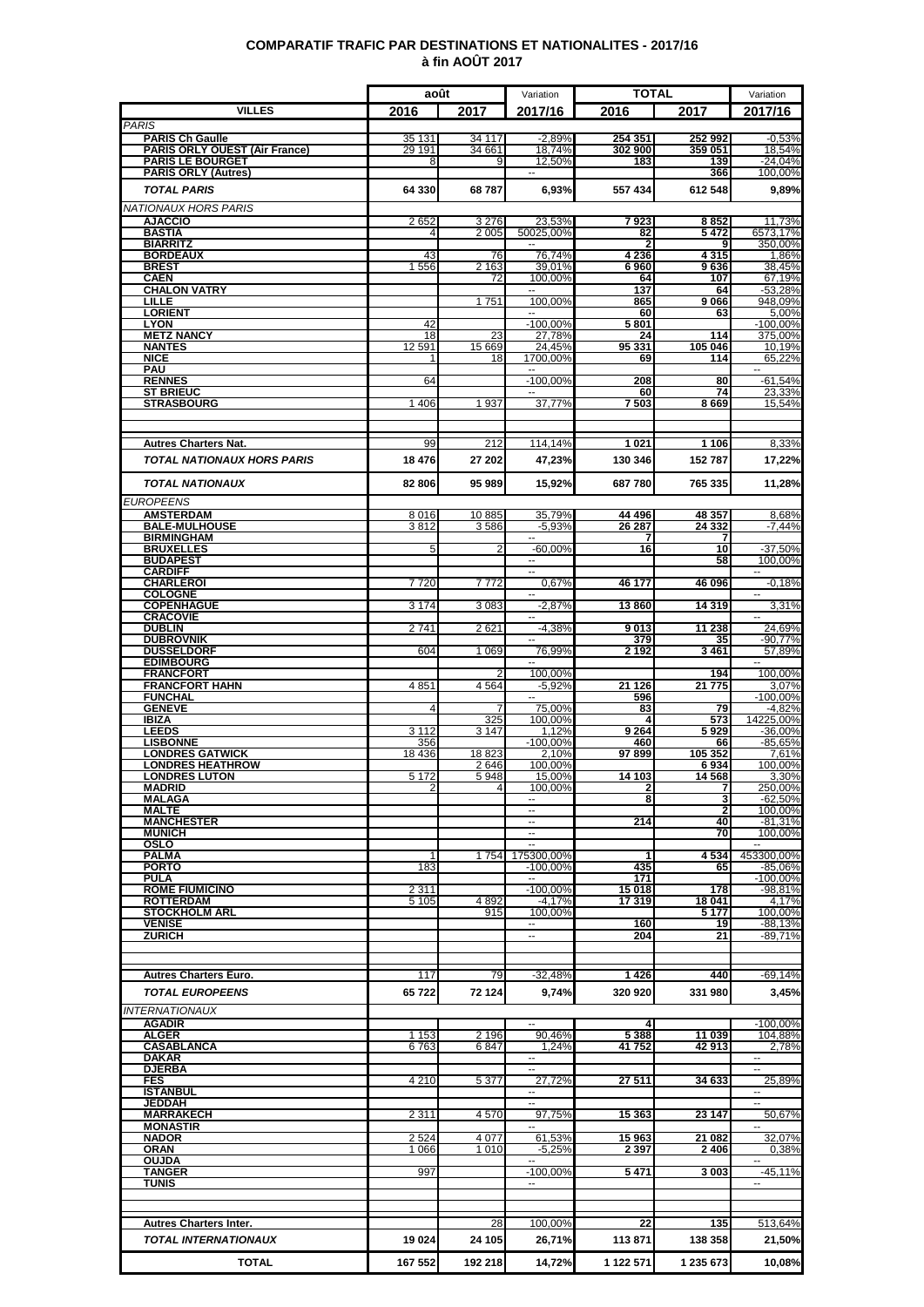#### **à fin AOÛT 2017 Comparatif Trafic Par Compagnies - 2017/16 Vols Réguliers et Non Réguliers**

|                                                               | août          |                | <b>TOTAL</b><br>Variation |                  |                         | Variation                |
|---------------------------------------------------------------|---------------|----------------|---------------------------|------------------|-------------------------|--------------------------|
|                                                               | 2016          | 2017           | 2017/16                   | 2016             | 2017                    | 2017/16                  |
|                                                               |               |                |                           |                  |                         |                          |
| <i>REGULIERS</i>                                              |               |                |                           |                  |                         |                          |
| <b>AER LINGUS</b>                                             | 2741          | 2621           | $-4,38%$                  | 8957             | 10793                   | 20,50%                   |
| <b>AIR ALGERIE</b>                                            | 2 2 1 9       | 3 2 0 6        | 44,48%                    | 7785             | 13 4 45                 | 72,70%                   |
| AIR ARABIA MAROC                                              | 13 961        | 17856          | 27,90%                    | 88 733           | 107 462                 | 21,11%                   |
| <b>AIR FRANCE</b>                                             | 64 156        | 68778          | 7,20%                     | 555 930          | 611 511                 | 10,00%                   |
| <b>ALITALIA</b><br><b>ATLANTIC AIRLINES</b><br>(PAX EQUIPAGE) | 2 3 1 1       |                | -100,00%                  | 15 002           | 1                       | -100,00%<br>100,00%      |
| <b>BRITISH AIRWAYS</b>                                        |               | 2646           | 100,00%                   |                  | 6934                    | 100,00%                  |
| <b>CHALAIR</b>                                                | 39            | 71             | 82,05%                    | 3612             | 4 2 2 0                 | 16,83%                   |
| <b>EASYJET</b>                                                | 23 608        | 24 771         | 4,93%                     | 111 762          | 119 917                 | 7,30%                    |
| <b>EASYJET SWITZERLAND</b>                                    | 3812          | 3586           | $-5.93%$                  | 26 285           | 24 199                  | $-7,94%$                 |
| <b>EUROWINGS</b>                                              | 604           | 1 0 6 9        | 76,99%                    | 2 178            | 3 4 5 9                 | 58,82%                   |
| <b>GERMANIA FLUGGESELLCHAFT</b>                               |               | 1754           | 100,00%                   |                  | 4 0 5 9                 | 100,00%                  |
| HOP!                                                          | 7 185         | 7526           | 4,75%                     | 59 497           | 48 371                  | $-18,70%$                |
| <b>KLM ROYAL DUTCH AIRLINES</b>                               | 8016          | 10885          | 35,79%                    | 44 496           | 48 353                  | 8,67%                    |
| LUFTHANSA                                                     |               |                |                           |                  |                         |                          |
| NORWEGIAN AIR INTERNATIONAL LTD                               |               | 2771           | 100,00%                   |                  | 11 660                  | 100,00%                  |
| <b>NORWEGIAN AIR SHUTTLE</b>                                  | 2857<br>2844  | 915            | $-67,97%$                 | 11816            | 5 1 7 7                 | $-56,19%$<br>$-1,23%$    |
| <b>ROYAL AIR MAROC</b>                                        |               | 3012           | 5,91%                     | 17 318<br>76 566 | 17 105                  |                          |
| <b>RYANAIR</b><br><b>SCANDINAVIAN AIRLINES SYSTEM</b>         | 15 683<br>317 | 15 4 83<br>312 | $-1,28%$<br>$-1,58%$      | 2 0 4 4          | 73 656<br>2 4 7 9       | $-3,80%$<br>21,28%       |
| <b>TRANSAVIA</b>                                              | 5 1 0 5       | 4892           | $-4,17%$                  | 17 319           | 18 041                  | 4,17%                    |
| <b>VOLOTEA</b>                                                | 11 061        | 19 4 63        | 75,96%                    | 63 653           | 98 189                  | 54,26%                   |
| <b>WEST AIR SWEDEN</b><br>(PAX EQUIPAGE)                      |               |                |                           | 2                |                         | $-100,00%$               |
|                                                               |               |                |                           |                  |                         |                          |
|                                                               |               |                |                           |                  |                         |                          |
| NON REGULIERS                                                 |               |                |                           |                  |                         |                          |
| <b>AER LINGUS</b><br><b>AIGLE AZUR</b>                        |               |                |                           |                  |                         |                          |
| <b>AIR ALGERIE</b>                                            |               |                |                           |                  |                         |                          |
| AIR ARABIA MAROC                                              |               |                | $\cdots$                  |                  |                         | $\overline{\phantom{a}}$ |
| <b>AIR CORSICA</b><br><b>AIR EUROPA</b>                       |               |                | $\cdots$                  | 542              | 314<br>475              | 100,00%                  |
| <b>AIR FRANCE</b>                                             | 166           |                | $-100,00%$                | 1 0 9 2          | 478                     | $-12,36%$<br>$-56,23%$   |
| AIR MEDITERRANEE                                              |               |                |                           |                  |                         | ۰.                       |
| <b>AIR NOSTRUM</b>                                            |               |                |                           |                  |                         |                          |
| <b>AIR VALLEE</b><br><b>AIRLINAIR</b>                         |               |                |                           |                  |                         |                          |
| <b>ALITALIA</b>                                               |               |                |                           | 1 0 9 8          |                         | $-100,00%$               |
| <b>ATLANTIQUE AIR ASSISTANCE</b>                              |               |                |                           |                  | 24                      | 100,00%                  |
| <b>ATLANTIC AIRLINES</b>                                      |               |                |                           |                  |                         |                          |
| <b>AVIATION DEFENSE SERVICE</b><br><b>BRIT AIR</b>            |               |                |                           |                  |                         |                          |
| <b>BRITISH AIRWAYS</b>                                        |               |                |                           |                  |                         |                          |
| <b>CHALAIR</b>                                                |               |                |                           | 80               | 1                       | $-98,75%$                |
| <b>DENIM AIR</b><br><b>EASTERN AIRWAYS</b>                    |               |                |                           |                  | 58                      | 100,00%                  |
| <b>EASYJET</b>                                                |               |                |                           | 375              | 369                     | $-1,60%$                 |
| <b>EASYJET SWITZERLAND</b>                                    |               |                |                           |                  | 131                     | 100,00%                  |
| <b>EUROPE AIRPOST</b>                                         |               |                |                           |                  |                         |                          |
| <b>EUROWINGS</b><br><b>GERMANIA FLUGGESELLCHAFT</b>           |               |                | $\overline{\phantom{a}}$  |                  |                         |                          |
| HOP!                                                          |               |                |                           | 435              | 387                     | $-11,03%$                |
| <b>KLM ROYAL DUTCH AIRLINES</b>                               |               |                |                           |                  |                         |                          |
| <b>LUFTHANSA</b><br>NETJETS TRANSPORTES AEREOS                | 35            | 38             | 8,57%                     | 121              | 70<br>145               | 100,00%<br>19,83%        |
| NORWEGIAN AIR INTERNATIONAL LTD                               |               |                |                           |                  | 180                     | 100,00%                  |
| <b>NORWEGIAN AIR SHUTTLE</b>                                  |               |                |                           |                  |                         |                          |
| PAN EUROPEAN AIR SERVICE                                      |               |                | $\overline{\phantom{a}}$  | 13               | 14                      | 7,69%                    |
| REGIONAL Cie Européenne<br><b>ROYAL AIR MAROC</b>             |               | 2              | 100.00%                   |                  | $\overline{\mathbf{2}}$ | 100,00%                  |
| <b>RYANAIR</b>                                                | 539           |                | 100,00%                   | 749              | 882                     | 17,76%                   |
| <b>SATA INTERNACIONAL</b>                                     |               |                |                           |                  |                         |                          |
| <b>SCANDINAVIAN AIRLINES SYSTEM</b><br><b>SKY BRIDGE AIR</b>  |               |                |                           |                  |                         |                          |
| <b>SUN AIR OF SCANDINAVIA</b>                                 | 128           | 192            | 50,00%                    | 559              | 445                     | $-20,39%$                |
| TRANSAVIA                                                     |               |                |                           |                  |                         |                          |
| TRAVEL SERVICE AIRLINES<br>TUNISAIR                           |               |                |                           | 965              |                         | -100,00%                 |
| TWIN JET                                                      |               | 19             | 100,00%                   | 52               | 19                      | $-63,46%$                |
| VIP WINGS                                                     |               |                |                           |                  |                         |                          |
| <b>VLM AIRLINES</b>                                           |               |                |                           |                  |                         |                          |
| <b>VOLOTEA</b><br><b>WEST AIR SWEDEN</b>                      |               |                |                           | 268              | 139                     | $-48,13%$                |
| <b>XL AIRWAYS</b>                                             |               |                |                           |                  |                         |                          |
|                                                               |               |                |                           |                  |                         |                          |
|                                                               |               |                |                           |                  |                         |                          |
|                                                               |               |                |                           |                  |                         |                          |
| <b>Autres Compagnies</b>                                      | 165           | 350            | 112,12%                   | 3 2 6 7          | 2509                    | $-23,20%$                |
|                                                               |               |                |                           |                  |                         |                          |
| <b>TOTAL REGULIERS</b>                                        | 166 519       | 191 617        | 15,07%                    | 1 112 955        | 1 229 031               | 10,43%                   |
|                                                               |               |                |                           |                  |                         |                          |
| <b>TOTAL NON REGULIERS</b>                                    | 1 0 3 3       | 601            | $-41,82%$                 | 9616             | 6642                    | $-30,93%$                |
|                                                               |               |                |                           |                  |                         |                          |
| <b>TOTAL GENERAL</b>                                          | 167 552       | 192 218        | 14,72%                    | 1 122 571        | 1 235 673               | 10,08%                   |
|                                                               |               |                |                           |                  |                         |                          |

*COMPAGNIES AYANT DES VOLS REGULIERS ET NON REGULIERS*

| <b>TOTAL AER LINGUS</b>               | 2741    | 2621    | $-4.38%$    | 8957    | 10793   | 20,50%     |
|---------------------------------------|---------|---------|-------------|---------|---------|------------|
| TOTAL AIR ALGERIE                     | 2 2 1 9 | 3 2 0 6 | 44.48%      | 7785    | 13 4 45 | 72,70%     |
| TOTAL AIR ARABIA MAROC                | 13 961  | 17856   | 27,90%      | 88733   | 107 462 | 21,11%     |
| <b>TOTAL AIR FRANCE</b>               | 64 322  | 68778   | 6,93%       | 557 022 | 611989  | 9,87%      |
| <b>TOTAL ALITALIA</b>                 | 2 3 1 1 |         | $-100.00\%$ | 16 100  |         | $-100,00%$ |
| <b>TOTAL BRITISH AIRWAYS</b>          |         | 2646    | 100.00%     |         | 6 9 3 4 | 100,00%    |
| <b>TOTAL CHALAIR</b>                  | 39      | 71      | 82,05%      | 3692    | 4 2 2 1 | 14,33%     |
| <b>TOTAL EASYJET</b>                  | 23 608  | 24 771  | 4,93%       | 112 137 | 120 286 | 7,27%      |
| TOTAL EASYJET SWITZERLAND             | 3812    | 3586    | $-5,93%$    | 26 28 5 | 24 330  | $-7,44%$   |
| <b>TOTAL EUROWINGS</b>                | 604     | 1 0 6 9 | 76,99%      | 2 1 7 8 | 3 4 5 9 | 58,82%     |
| TOTAL GERMANIA FLUGGESELLCHAFT        |         | 1754    | 100.00%     |         | 4 0 5 9 | 100,00%    |
| TOTAL HOP!                            | 7 185   | 7526    | 4,75%       | 59 932  | 48758   | $-18,64%$  |
| TOTAL KLM ROYAL DUTCH AIRLINES        | 8016    | 10885   | 35,79%      | 44 49 6 | 48 353  | 8,67%      |
| <b>TOTAL LUFTHANSA</b>                |         |         | --          |         | 70      | 100,00%    |
| TOTAL NORWEGIAN AIR INTERNATIONAL LTD |         | 2771    | 100,00%     |         | 11 840  | 100,00%    |
| TOTAL NORWEGIAN AIR SHUTTLE           | 2857    | 915     | $-67,97%$   | 11816   | 5 1 7 7 | $-56,19%$  |
| TOTAL ROYAL AIR MAROC                 | 2844    | 3014    | 5,98%       | 17 318  | 17 107  | $-1,22%$   |
| <b>TOTAL RYANAIR</b>                  | 16 222  | 15 4 83 | $-4,56%$    | 77 315  | 74 538  | $-3,59%$   |
| TOTAL SCANDINAVIAN AIRLINES SYSTEM    | 317     | 312     | $-1,58%$    | 2 0 4 4 | 2479    | 21,28%     |
| <b>TOTAL TRANSAVIA</b>                | 5 1 0 5 | 4892    | $-4.17%$    | 17 319  | 18 041  | 4,17%      |
| <b>TOTAL VOLOTEA</b>                  | 11 061  | 19 4 63 | 75,96%      | 63 921  | 98 328  | 53,83%     |
|                                       |         |         |             |         |         |            |